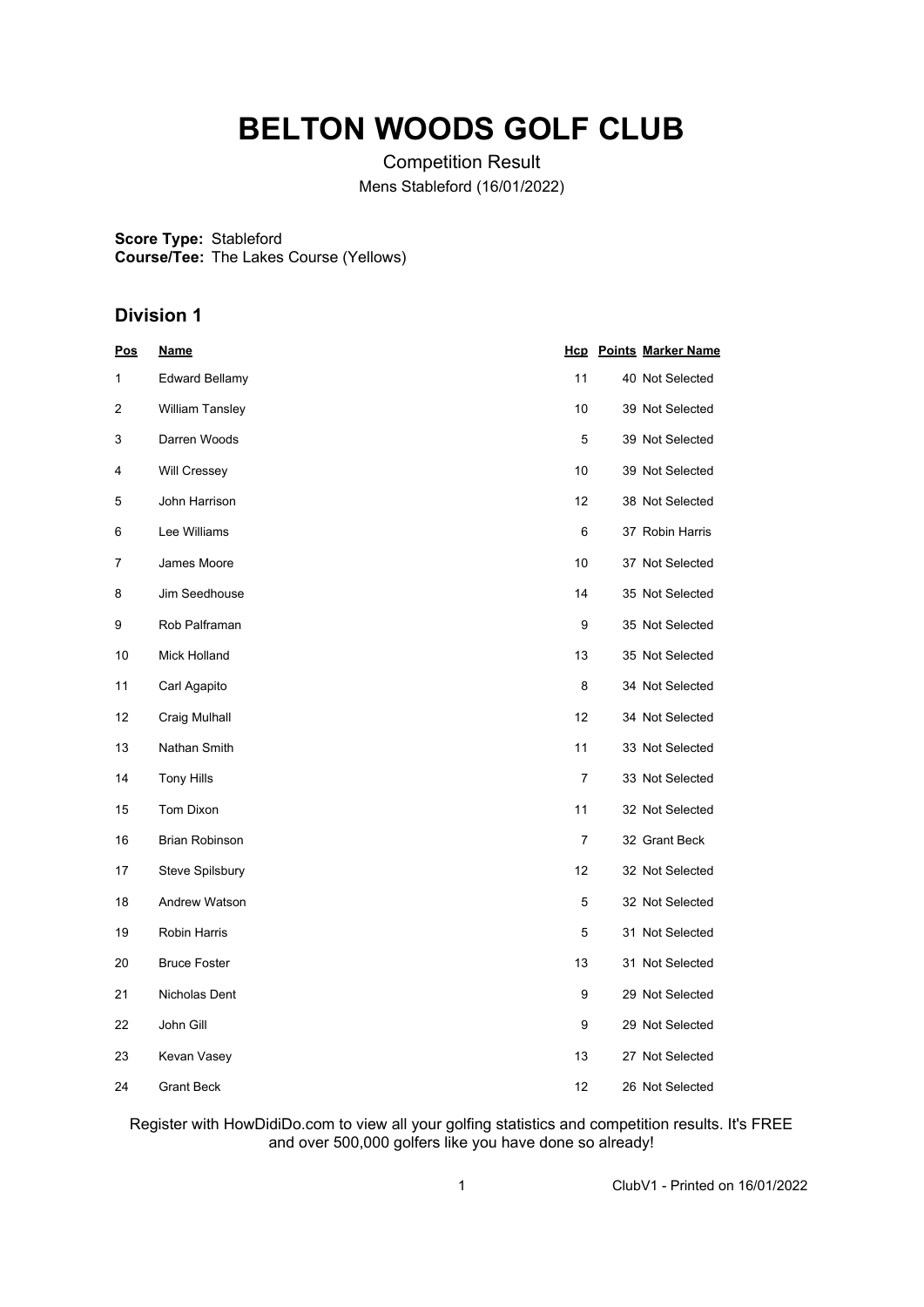**Score Type:** Stableford **Course/Tee:** The Lakes Course (Yellows)

### **Division 1**

### **Pos Name Hcp Points Marker Name**

25 Joe Bates 2002 2003 2004 15 24 Not Selected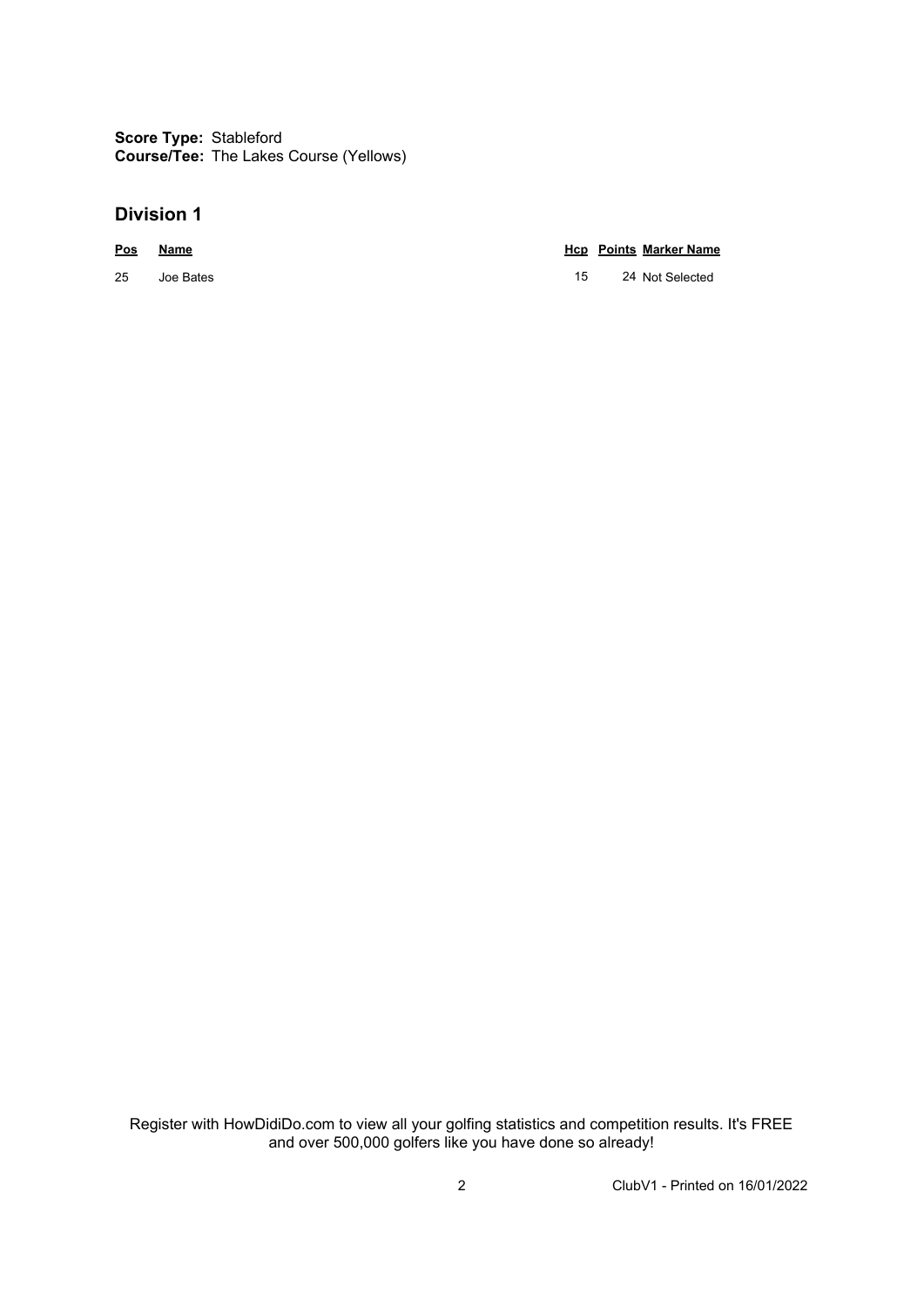**Score Type:** Stableford **Course/Tee:** The Lakes Course (Yellows)

### **Division 2**

| Pos | <b>Name</b>           |    | <b>Hcp</b> Points Marker Name |
|-----|-----------------------|----|-------------------------------|
| 1   | Andy Cressey          | 18 | 46 Not Selected               |
| 2   | <b>Robert Spencer</b> | 17 | 40 Not Selected               |
| 3   | Peter Pearce          | 22 | 38 Not Selected               |
| 4   | Paul Beckett          | 26 | 38 Not Selected               |
| 5   | Gordon Whewell        | 18 | 37 Not Selected               |
| 6   | Nick Clarke           | 20 | 37 Not Selected               |
| 7   | Andy Williams         | 15 | 37 Not Selected               |
| 8   | <b>Tony Stapleton</b> | 17 | 37 Not Selected               |
| 9   | John Baldwin          | 21 | 37 Not Selected               |
| 10  | Jonathan Lynn         | 20 | 36 Not Selected               |
| 11  | Simon Oakes           | 21 | 36 Not Selected               |
| 12  | David Hitch           | 18 | 35 Not Selected               |
| 13  | Paul Bryan            | 20 | 35 Not Selected               |
| 14  | <b>Andrew Wilkins</b> | 17 | 34 Not Selected               |
| 15  | Colin Tweedie         | 22 | 33 Not Selected               |
| 16  | Dave Foskett          | 21 | 33 Not Selected               |
| 17  | Michael Allison       | 19 | 33 Not Selected               |
| 18  | Alan Leonard          | 25 | 32 Not Selected               |
| 19  | <b>Steve Footitt</b>  | 16 | 32 Not Selected               |
| 20  | Ray Hughes            | 19 | 32 Not Selected               |
| 21  | Paul Moules           | 28 | 32 Not Selected               |
| 22  | Steve Allen           | 21 | 30 Not Selected               |
| 23  | Paul Brown            | 34 | 29 Not Selected               |
| 24  | Andy Clark            | 24 | 28 Rob Palframan              |
| 25  | David Sutton          | 22 | 27 Not Selected               |
| 26  | Ryan Hare             | 25 | 26 Not Selected               |
| 27  | Adam Foyster          | 27 | 23 Not Selected               |